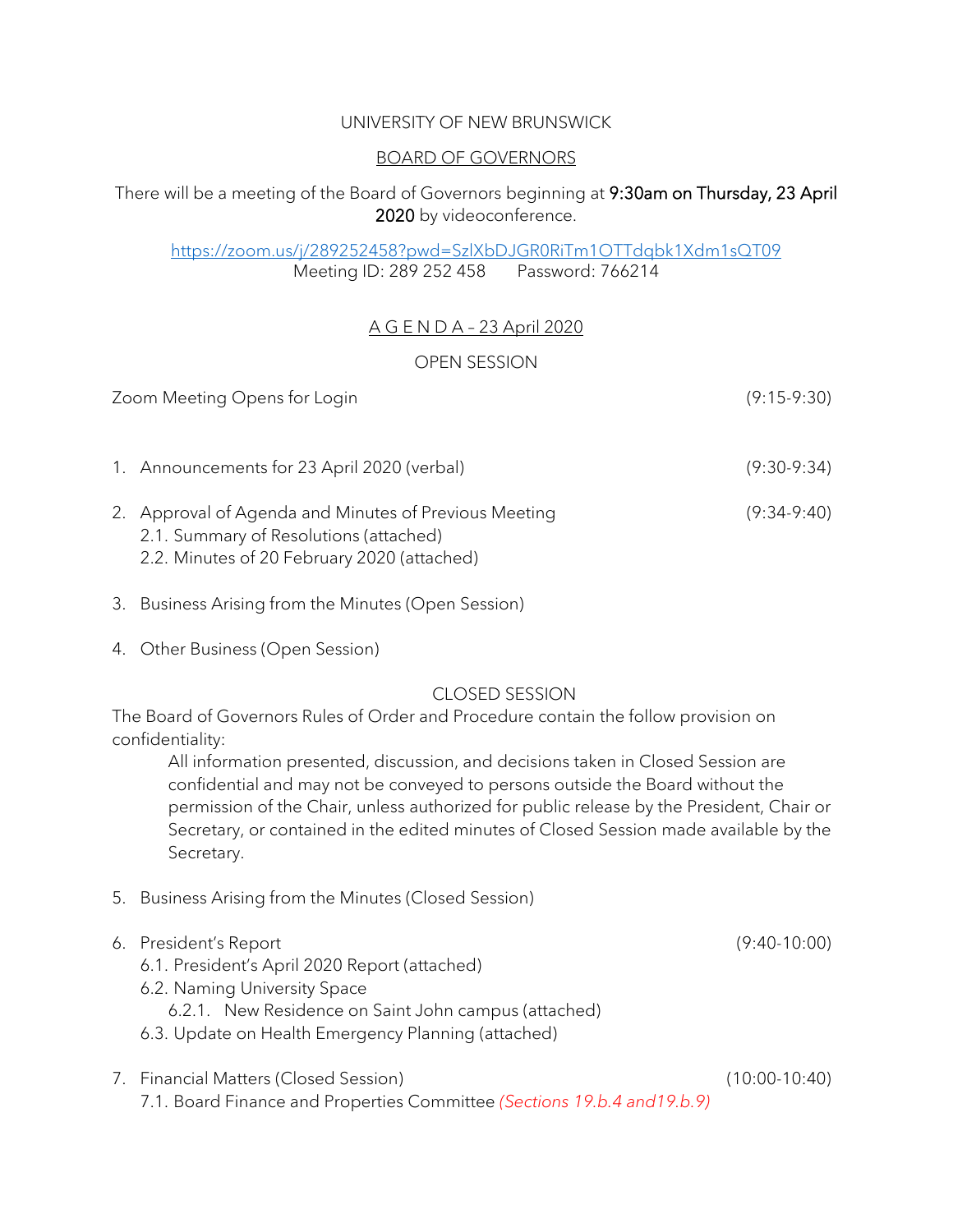|    | 7.1.1. Report of 27 February 2020 (attached)<br>7.1.2. Report of 9 April 2020 (attached)                                                                                                                                                                                                                                                                                                                                                                                                                                                                                                              |                 |
|----|-------------------------------------------------------------------------------------------------------------------------------------------------------------------------------------------------------------------------------------------------------------------------------------------------------------------------------------------------------------------------------------------------------------------------------------------------------------------------------------------------------------------------------------------------------------------------------------------------------|-----------------|
| 8. | Report of the Board Human Resources Committee (attached)<br>8.1 Report of 6 April 2020 (attached)                                                                                                                                                                                                                                                                                                                                                                                                                                                                                                     | $(10:40-10:50)$ |
|    | <b>BREAK</b>                                                                                                                                                                                                                                                                                                                                                                                                                                                                                                                                                                                          | $(10:50-11:00)$ |
|    | 9. Consent Agenda Matters (Closed Session)<br>9.1. Board Audit Committee (attached)<br>9.1.1. Report of 27 February 2020 - closed items<br>9.1.2. Report of 7 April 2020 - closed items<br>9.2. Report of the Board Executive Committee - closed items (attached)<br>9.3. Report of the Board Investments Committee (attached) (Section 19.b.4)<br>9.4. Report of the Board Nominating Committee - closed items (attached)<br>9.5. Faculty and Staff Lists (Section 19.b.2)<br>9.5.1. UNBF Faculty List (attached)<br>9.5.2. UNBSJ Faculty List (attached)<br>9.6. University Awards (Section 19.b.2) | $(11:00-11:05)$ |

- 9.6.1. Merit Award Candidates (to be circulated)
- 10. Other Business (Closed Session)

## OPEN SESSION

- 11. Senates' Business (Please note summary reports of Senates' (11:05-11:50) Business for the February and March Senate Meetings are provided as part of the attachments to the agenda. In addition, the reports relating to items of Senates' Business are available to Board members on SharePoint. This is an extensive package.)
	- 11.1. 25 and 26 February 2020

Joint Senates' Items for Information

11.1.1. President's Report

11.1.2. Report of the Joint Board-Senate Committee on Why UNB Joint Senates' Items for Approval

- 11.1.3. Report of the Undergraduate Scholarships Committee
- 11.1.4. Strategic Vision: UNB Toward 2030

Fredericton Senate Items for Approval

11.1.5. Report of the Academic Planning Committee

Saint John Senate Items for Approval

- 11.1.6. Certificate and Diploma Candidates
- 11.1.7. Report of the Senate Curriculum Committee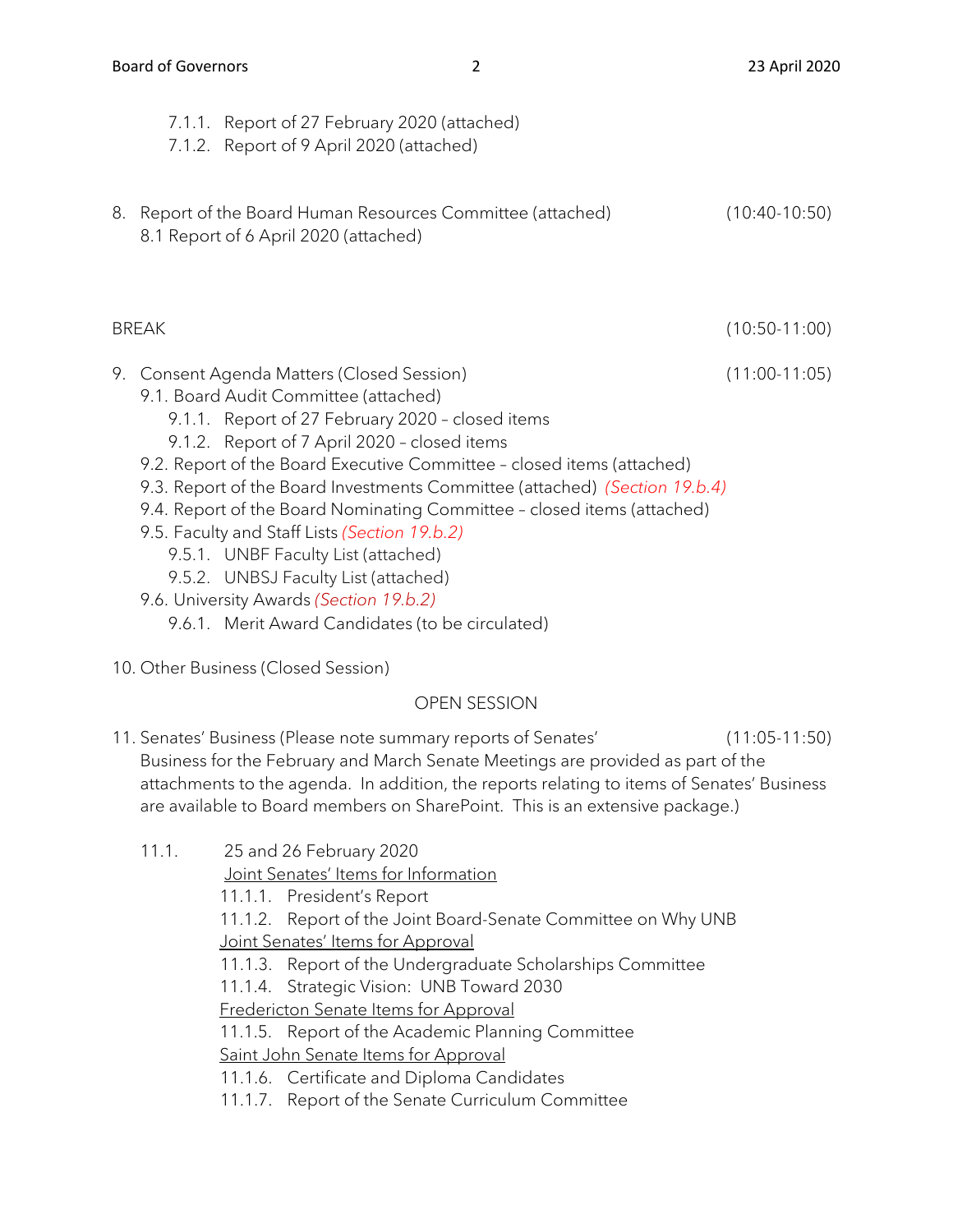|  |      | 11.1.8. Report of the Senate Admissions Committee                          |                 |
|--|------|----------------------------------------------------------------------------|-----------------|
|  | 11.2 | 17 March 2020                                                              |                 |
|  |      | Joint Senates' Items for Information                                       |                 |
|  |      | 11.2.1 Update on Health Emergency Planning                                 |                 |
|  |      | Joint Senates' Items for Approval                                          |                 |
|  |      | 11.2.2 Report of the Academic Policy and Procedures Committee              |                 |
|  |      | 11.2.2.1 Provision for Timely Decision-Making                              |                 |
|  |      | Fredericton Senate Items for Approval                                      |                 |
|  |      | 11.2.3 Provision for Virtual Meetings                                      |                 |
|  |      | Saint John Senate Items for Approval                                       |                 |
|  |      | 11.2.4 Provision for Virtual Meetings                                      |                 |
|  | 11.3 | 25 and 31 March 2020                                                       |                 |
|  |      | Joint Senates' Items for Information                                       |                 |
|  |      | 11.3.1 President's Report                                                  |                 |
|  |      | Saint John Senate Items for Information                                    |                 |
|  |      | 11.3.2 Report of the Saint John Senate Honorary Degrees Committee          |                 |
|  |      | Joint Senates' Items for Approval                                          |                 |
|  |      | 11.3.3 Report of the Academic Policy and Procedures Committee              |                 |
|  |      | 11.3.4 Graduate Matters                                                    |                 |
|  |      | 11.3.5 Report of the Senate Undergraduate Scholarship Committee            |                 |
|  |      | Fredericton Senate Items for Approval                                      |                 |
|  |      | 11.3.6 Report of the Academic Planning Committee                           |                 |
|  |      | 11.3.7 Certificate and Diploma Candidates                                  |                 |
|  |      | 11.3.8 Graduate Courses                                                    |                 |
|  |      | Saint John Senate Items for Approval                                       |                 |
|  |      | 11.3.9 Student Awards                                                      |                 |
|  | 11.4 | Recommendations to the Board for Amendments to UNB Act (attached)          |                 |
|  |      | 11.4.1 Addition of Piluwitahasuwin to Saint John Senate                    |                 |
|  |      | 11.4.2 Addition of Piluwitahasuwin and Nikanahtpat to Fredericton Senate   |                 |
|  | 11.5 | Presentation on Faculty of Management Vision (attached)                    |                 |
|  |      | 12 Board Chair's Report                                                    | $(11:50-11:55)$ |
|  |      |                                                                            |                 |
|  |      | 13 Joint Board-Senate Committee on Why UNB                                 | $(11:55-12:05)$ |
|  | 13.1 | Final Report on Why UNB Campaign (attached)                                |                 |
|  |      | 14 Consent Agenda (Open Session)                                           | $(12:05-12:10)$ |
|  | 14.1 | Report of the Board Finance & Properties Committee - Open Items (attached) |                 |
|  | 14.2 | Report of the Board Executive Committee - Open items (attached)            |                 |
|  | 14.3 | Report of the Board Nominating Committee - Open items (attached)           |                 |

15 Other Business (Open Session)